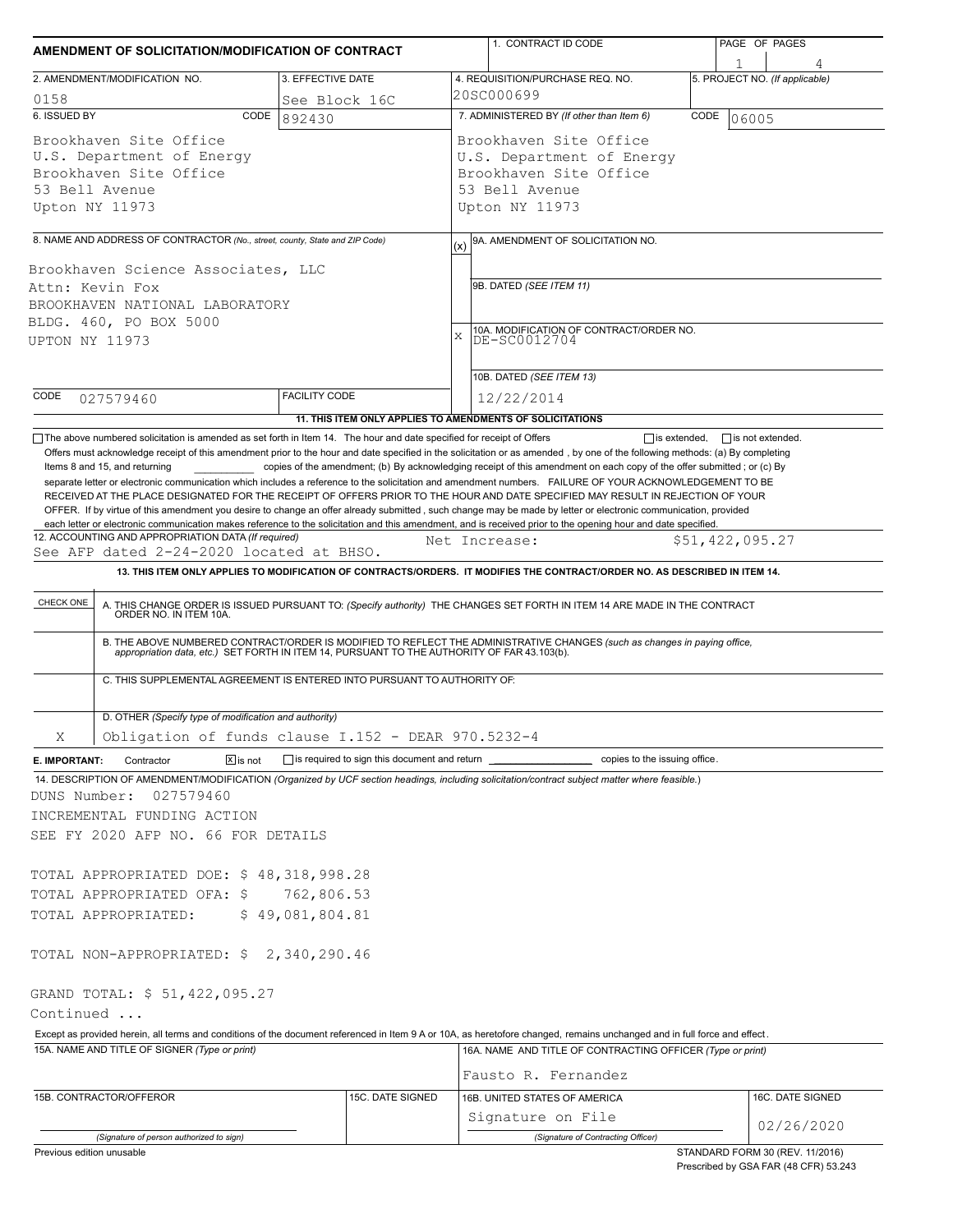**CONTINUATION SHEET** DE-SC0012704/0158 2 4 REFERENCE NO. OF DOCUMENT BEING CONTINUED **Example 2008** PAGE OF

NAME OF OFFEROR OR CONTRACTOR

Brookhaven Science Associates, LLC

| ITEM NO.<br>(A) | SUPPLIES/SERVICES<br>(B)                                                                             | QUANTITY UNIT<br>(C) | (D) | UNIT PRICE<br>(E) | <b>AMOUNT</b><br>(F) |
|-----------------|------------------------------------------------------------------------------------------------------|----------------------|-----|-------------------|----------------------|
|                 |                                                                                                      |                      |     |                   |                      |
|                 | PREVIOUS CONTRACT AMOUNT: \$3,370,335,963.67<br>\$3,421,758,058.94<br>NEW CONTRACT AMOUNT:           |                      |     |                   |                      |
|                 | INFORMATION LISTED BELOW IS AUTO-GENERATED<br>CONTENT BY STRIPES:                                    |                      |     |                   |                      |
|                 | INFORMATION LISTED BELOW IS AUTO-GENERATED<br>CONTENT BY STRIPES.                                    |                      |     |                   |                      |
|                 | LIST OF CHANGES:                                                                                     |                      |     |                   |                      |
|                 | Reason for Modification : Funding Only Action<br>Total Amount for this Modification: \$51,422,095.27 |                      |     |                   |                      |
|                 | New Total Amount for this Version:                                                                   |                      |     |                   |                      |
|                 | \$3,421,758,058.94                                                                                   |                      |     |                   |                      |
|                 | New Total Amount for this Award: \$3,421,758,058.94<br>Obligated Amount for this Modification:       |                      |     |                   |                      |
|                 | \$51,422,095.27                                                                                      |                      |     |                   |                      |
|                 | New Total Obligated Amount for this Award:                                                           |                      |     |                   |                      |
|                 | \$3,421,758,058.94                                                                                   |                      |     |                   |                      |
|                 | CHANGES FOR LINE ITEM NUMBER: 1                                                                      |                      |     |                   |                      |
|                 | Total Amount changed from \$3,370,335,963.67 to                                                      |                      |     |                   |                      |
|                 | \$3,421,758,058.94                                                                                   |                      |     |                   |                      |
|                 | Obligated Amount for this modification:<br>\$51,422,095.27                                           |                      |     |                   |                      |
|                 | CHANGES FOR DELIVERY LOCATION: 06005                                                                 |                      |     |                   |                      |
|                 | Amount changed from \$3,370,335,963.67 to                                                            |                      |     |                   |                      |
|                 | \$3,421,758,058.94                                                                                   |                      |     |                   |                      |
|                 | NEW ACCOUNTING CODE ADDED:                                                                           |                      |     |                   |                      |
|                 | Account code:                                                                                        |                      |     |                   |                      |
|                 | See AFP dated 02-24-2020 located at BHSO<br>Fund 00000                                               |                      |     |                   |                      |
|                 | Appr Year 0000                                                                                       |                      |     |                   |                      |
|                 | Allottee 00                                                                                          |                      |     |                   |                      |
|                 | Reporting Entity 000000                                                                              |                      |     |                   |                      |
|                 | Object Class 00000                                                                                   |                      |     |                   |                      |
|                 | Program 0000000                                                                                      |                      |     |                   |                      |
|                 | Project 0000000                                                                                      |                      |     |                   |                      |
|                 | WFO 0000000                                                                                          |                      |     |                   |                      |
|                 | Local Use 0000000<br>Quantity: 0                                                                     |                      |     |                   |                      |
|                 | Amount: \$762,806.53                                                                                 |                      |     |                   |                      |
|                 | Percent: . 02229                                                                                     |                      |     |                   |                      |
|                 | Subject To Funding: N                                                                                |                      |     |                   |                      |
|                 | Payment Address:                                                                                     |                      |     |                   |                      |
|                 | Payment - Direct Payment                                                                             |                      |     |                   |                      |
|                 | from U.S. Dept of Treasury                                                                           |                      |     |                   |                      |
|                 | Continued                                                                                            |                      |     |                   |                      |
|                 |                                                                                                      |                      |     |                   |                      |
|                 |                                                                                                      |                      |     |                   |                      |
|                 |                                                                                                      |                      |     |                   |                      |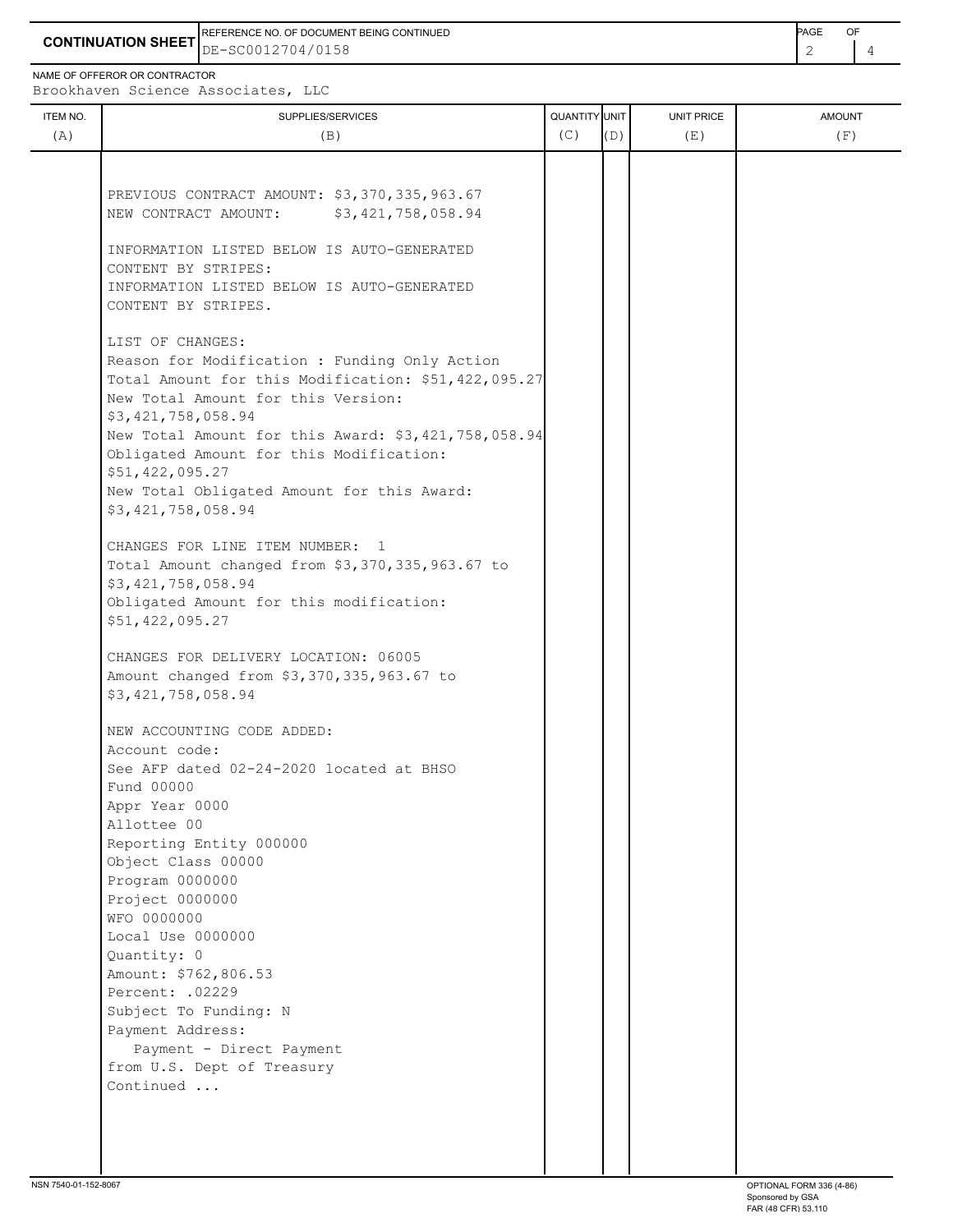**CONTINUATION SHEET** DE-SC0012704/0158 **And CONTINUATION SHEET**  $\begin{bmatrix} 3 & 4 \end{bmatrix}$ REFERENCE NO. OF DOCUMENT BEING CONTINUED **Example 2008** PAGE OF

NAME OF OFFEROR OR CONTRACTOR

Brookhaven Science Associates, LLC

| ITEM NO. | SUPPLIES/SERVICES                        | QUANTITY UNIT |     | UNIT PRICE | <b>AMOUNT</b> |
|----------|------------------------------------------|---------------|-----|------------|---------------|
| (A)      | (B)                                      | (C)           | (D) | (E)        | (F)           |
|          |                                          |               |     |            |               |
|          |                                          |               |     |            |               |
|          | NEW ACCOUNTING CODE ADDED:               |               |     |            |               |
|          | Account code:                            |               |     |            |               |
|          | See AFP dated 02-24-2020 located at BHSO |               |     |            |               |
|          | [Appropriated]                           |               |     |            |               |
|          | Fund 00000                               |               |     |            |               |
|          | Appr Year 0000                           |               |     |            |               |
|          | Allottee 00                              |               |     |            |               |
|          | Reporting Entity 000000                  |               |     |            |               |
|          | Object Class 00000                       |               |     |            |               |
|          | Program 0000000                          |               |     |            |               |
|          | Project 0000000                          |               |     |            |               |
|          | WFO 0000000                              |               |     |            |               |
|          | Local Use 0000000                        |               |     |            |               |
|          | Quantity: 0                              |               |     |            |               |
|          | Amount: \$48,318,998.28                  |               |     |            |               |
|          | Percent: 1.41211                         |               |     |            |               |
|          | Subject To Funding: N                    |               |     |            |               |
|          | Payment Address:                         |               |     |            |               |
|          | Payment - Direct Payment                 |               |     |            |               |
|          | from U.S. Dept of Treasury               |               |     |            |               |
|          |                                          |               |     |            |               |
|          |                                          |               |     |            |               |
|          | NEW ACCOUNTING CODE ADDED:               |               |     |            |               |
|          | Account code:                            |               |     |            |               |
|          | [Non-Appropriated]                       |               |     |            |               |
|          | Fund 00000                               |               |     |            |               |
|          | Appr Year 0000                           |               |     |            |               |
|          | Allottee 00                              |               |     |            |               |
|          | Reporting Entity 000000                  |               |     |            |               |
|          | Object Class 00000                       |               |     |            |               |
|          | Program 0000000                          |               |     |            |               |
|          | Project 0000000                          |               |     |            |               |
|          | WFO 0000000                              |               |     |            |               |
|          | Local Use 0000000                        |               |     |            |               |
|          | Quantity: 0                              |               |     |            |               |
|          | Amount: \$2,340,290.46                   |               |     |            |               |
|          | Percent: . 06839                         |               |     |            |               |
|          | Subject To Funding: N                    |               |     |            |               |
|          | Payment Address:                         |               |     |            |               |
|          | Payment - Direct Payment                 |               |     |            |               |
|          | from U.S. Dept of Treasury               |               |     |            |               |
|          |                                          |               |     |            |               |
|          |                                          |               |     |            |               |
|          |                                          |               |     |            |               |
|          | Payment:                                 |               |     |            |               |
|          | Payment - Direct Payment                 |               |     |            |               |
|          | from U.S. Dept of Treasury               |               |     |            |               |
|          | FOB: Destination                         |               |     |            |               |
|          | Continued                                |               |     |            |               |
|          |                                          |               |     |            |               |
|          |                                          |               |     |            |               |
|          |                                          |               |     |            |               |
|          |                                          |               |     |            |               |
|          |                                          |               |     |            |               |